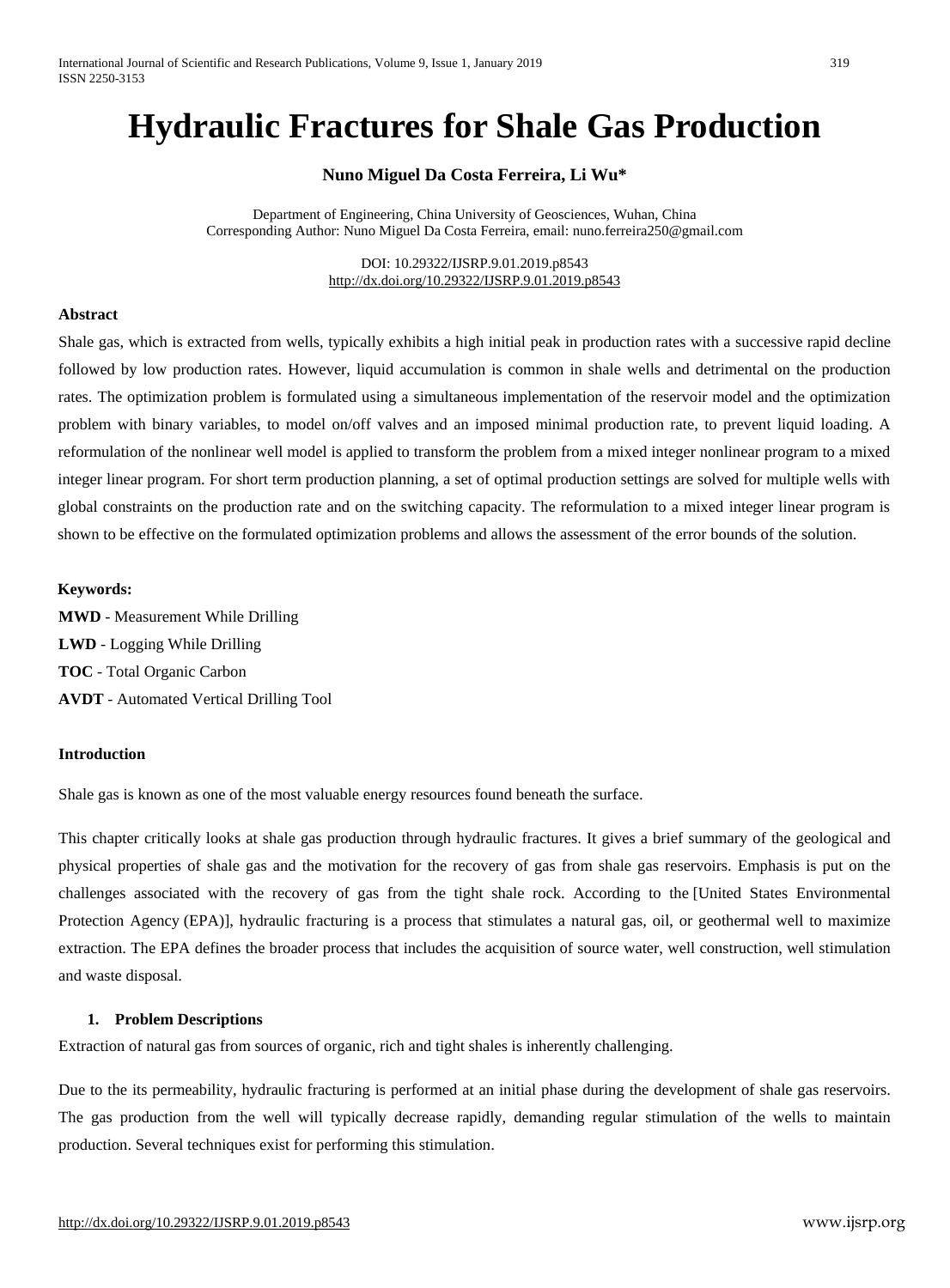In terms of shale gas, oil and coal formations, natural gas in shales were essentially formed from the remains of plants, animals and micro-organisms that lived millions of years ago. There are different theories on the origins of fossil fuels, where the most widely accepted is that they are formed when organic matter such as the remains of a plant or animal, are buried, compressed and heated in the earth's crust for long time. In the case of natural gas, this is referred to as thermogenic methane generation.

Determining the true [porosity](https://en.wikipedia.org/wiki/Porosity) of a gas-filled formation has always been a problem in the oil industry. During the calibration process, water-filled formations are used to develop porosity [algorithms,](https://en.wikipedia.org/wiki/Algorithm) and under these conditions, a lower number of hydrogen atoms is equivalent to a lower porosity. Consequently, when a gas-filled formation is logged, which has a lower number of hydrogen atoms than a water-filled formation of the same porosity, the porosity estimate will be lower than the true porosity. The most well-established technique is to apply the hydraulic fracturing on a regular basis. Another strategy is to switch between production and well shut-ins in a cyclic manner. Well shut-ins allow recharging of fractures with gas and pressure build up in the stimulated regions of the reservoir. This second approach will be the focus of this research; assessing the potential of applying model-based optimization as a mean to maximize production and long-term recovery in particular.

The terms Measurement While Drilling (MWD), and [Logging](https://en.wikipedia.org/wiki/Logging_While_Drilling) While Drilling (LWD) are not used consistently throughout the industry.

Although these terms are related, within the context of this section, the term MWD refers to directional-drilling measurement for decision support and for the smooth operation of the drilling, while LWD refers to measurements concerning the geological formation made while drilling.

MWD typically concerns measurements taken of the well-bore inclination from a vertical angle, and also magnetic direction from the north. Using basic trigonometry, a three-dimensional plot of the path of the well can be produced. A MWD down-hole tool is also (high-sided) with the bottom hole drilling assembly, enabling the well-bore to be steered towards a chosen direction in 3D space known as [directional](https://en.wikipedia.org/wiki/Directional_drilling) drilling. Directional drillers rely on receiving accurate, high quality tested data from the MWD operator to allow them to keep the well safe on the planned trajectory.

The [U.S. EPA] has acknowledged that toxic, carcinogenic chemicals such as benzene and ethylbenzene, have been used as gelling agents in water and chemical mixtures for high volume horizontal fracturing. Following the hydraulic fracture in high volume of horizontal fracturing, the water, chemicals and fracture fluid that return to the well's surface, called flow-back or produced water, may contain radioactive materials, heavy metals, natural salts, and hydrocarbons which exist naturally in the formation of shale rock.

The water-based drilling fluids, has overcome many of the technical challenges that could otherwise limit their application. This process reduces environmental impact and cost. These fluids also enhance electronic imaging quality for an improved ROI.

The main functions of drilling fluids includes providing [hydrostatic](https://en.wikipedia.org/wiki/Hydrostatic_pressure) pressure to prevent [formation](https://en.wikipedia.org/wiki/Formation_fluid) fluids from entering into the well bore, keeping the [drill](https://en.wikipedia.org/wiki/Well_drilling) bit cool and clean during drilling, carrying out drill cuttings, and suspending the drill cuttings while drilling is paused and when the drilling assembly is brought in and out of the hole. The drilling fluid used for a particular job is selected to avoid [formation](https://en.wikipedia.org/w/index.php?title=Formation_damage&action=edit&redlink=1) damage and to limit corrosion.

The main problem of this study is to calibrate a method that will allow performing hydraulic fractures without affecting the environment possible.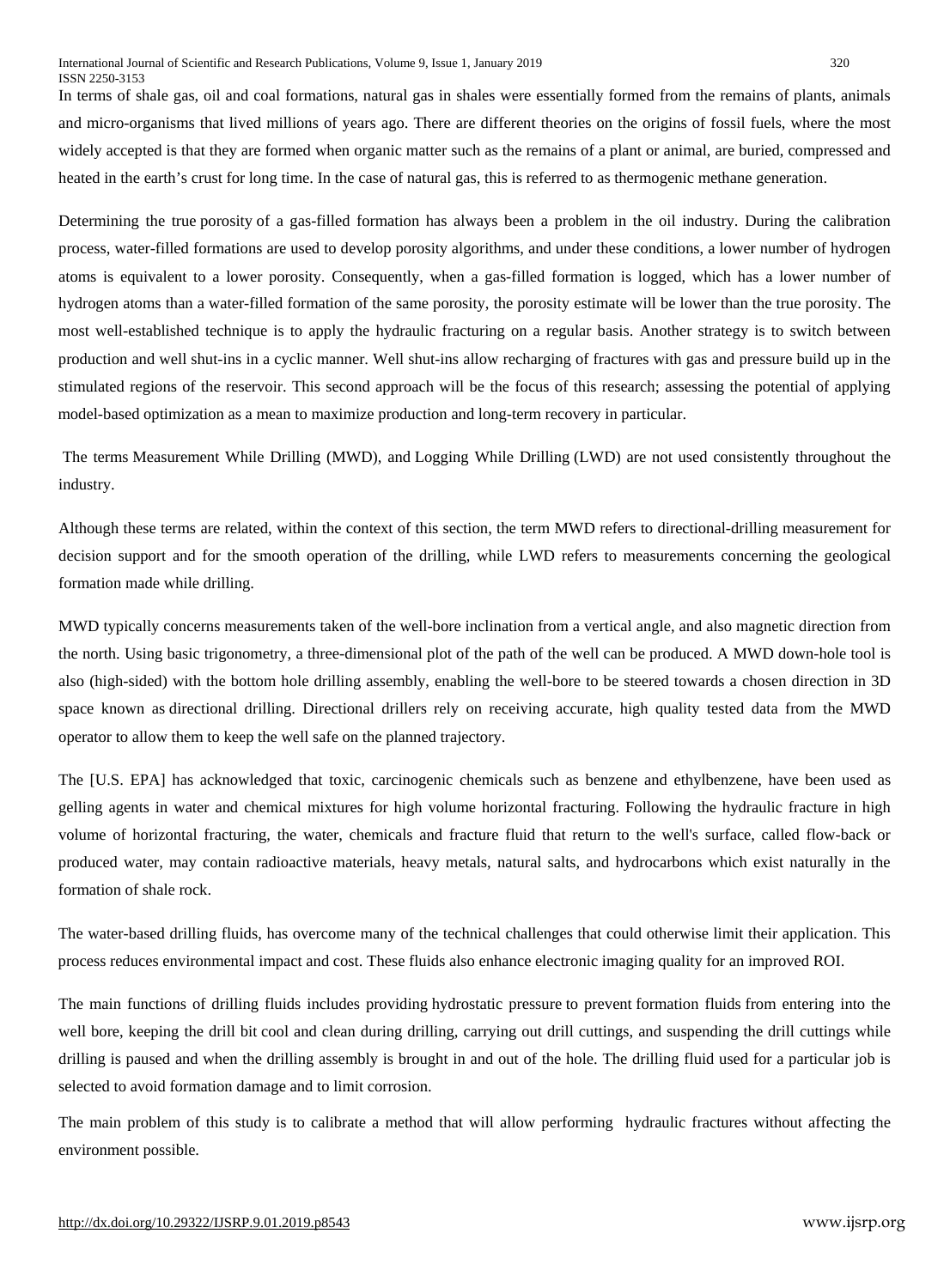#### **2. Exploration methods**

According to [World Energy Outlook 2009], vertical wells tend to access only a small volume of shale. The initial fracturing of a well may take approximately 30 days, although this varies with geography, after which the gas will be produced for many years or decades, although the well may be fractured again at a later stage to improve throughput.

There are several ways or methods that gas explorers use in order to discover the gas such as seismic, drilling and well logging. This chapter shows how these three methods are being carried out. Seismic methods are applied primarily in order to determine quasi-homogeneous zones according to parameters of fragmentation, physical and chemical weathering and deform-ability of rock masses and cohesionless soil. Applied seismic methods comprise sending impulses underground and registering the resulting refracted arrivals from subsurface interfaces on a number of receivers positioned on or near the surface.

In terms of drilling: in most shale gas resources are located at depths of 6,000 feet or more below the ground level and can be relatively thin.

According to [Rotman, 2009], the efficient extraction of gas is vertically downward until the drill bit reaches a distance of around 900 feet from the shale formation.

At this point, a directional drill is used to create a gradual 90-degree curve, so that the well-bore becomes horizontal as it reaches optimal depth within the shale.

The well-bore then follows the shale formation horizontally for 5,000 feet or more, then an amount of cement is pumped into the annulus or void space between the casing and the surrounding mineral formation. After the well-bore reaches a depth below the deepest freshwater aquifer, casing and cement are installed to protect the water from contamination due to the drilling process.

The casing surrounding the horizontal section of the well through the shale formation is then perforated using small explosives to enable the flow of hydraulic fracturing fluids out of the well into the shale, and the eventual flow of natural gas out of the shale into the well.

Well logging, also known as borehole logging, is the practice of making a detailed record of the geologic [formations](https://en.wikipedia.org/wiki/Formation_(stratigraphy)) penetrated by a [borehole](https://en.wikipedia.org/wiki/Borehole) to get oil, gas and some other minerals. Well logs can include visual observations or be made by instruments lowered into the well during the drilling process.

Engineers and drillers often use well logs to measure depths of formation tops, thickness of formations, porosity, water saturation, temperature, types of formations encountered, presence of oil and gas, estimated permeability, reservoir pressures and formation dip ultimately determining whether a well is commercially viable or not and whether casing, cementing and completion should be ran on a well.

#### **2.1 Production Methods**

Shale gas resources are becoming an important energy source for meeting rising energy demand that will take place over the next few decades. Development of horizontal drilling and hydraulic fracturing is crucial for the economic production of shale gas reservoirs, but, it must be performed with caution and with a multidisciplinary approach.

Commercial successes in the Barnett Shale, which is currently the largest producing natural gas field, and other shale plays in the United States, have made shale gas exploration possible and development has begun to be spread all around the world.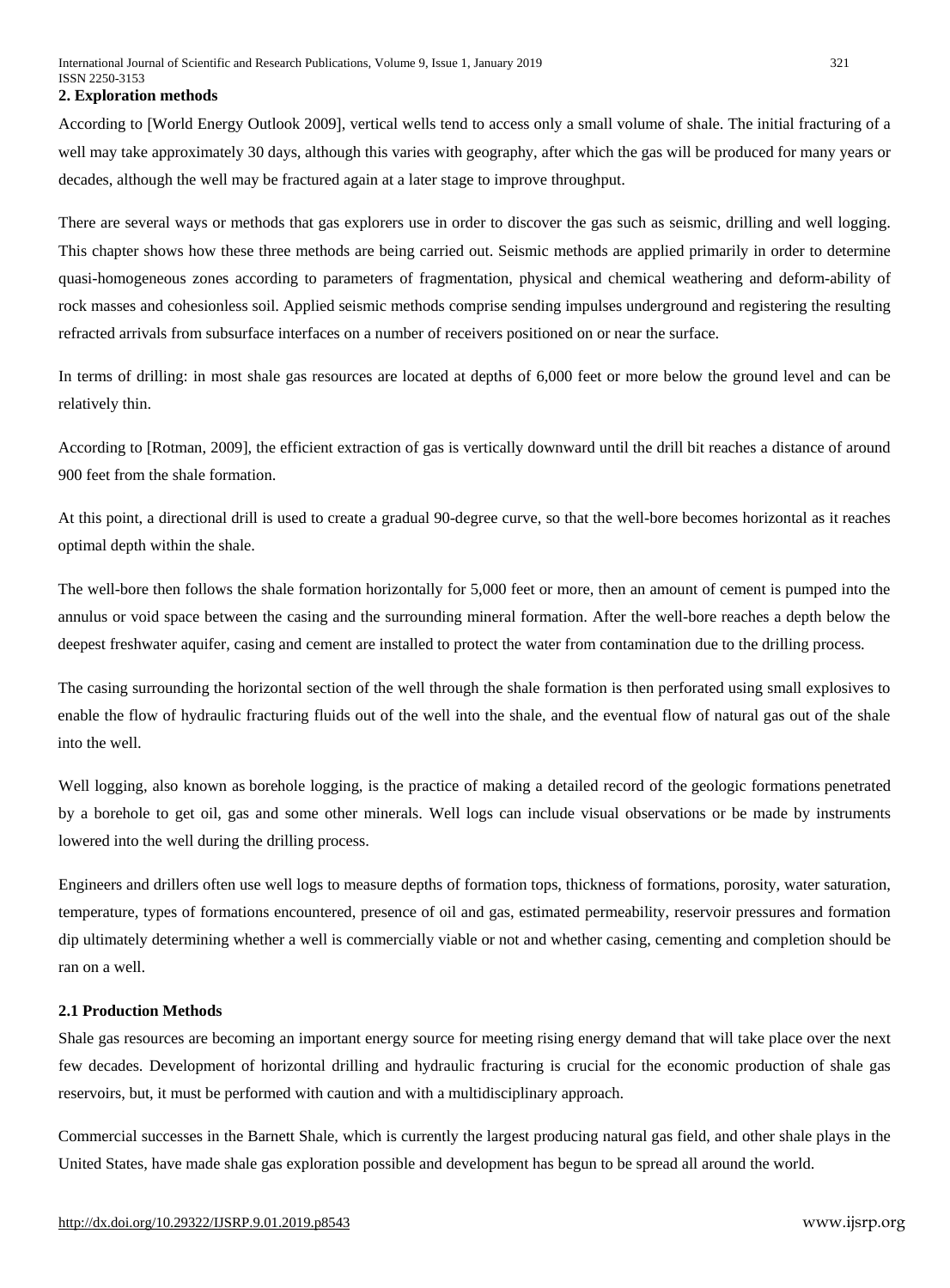Shale gas wells share many of the same production characteristics, of which the rapid decline of productivity is the most dominating.

This is supported by the report [World Energy Outlook, 2009] from the [International Energy Agency - IEA (WEO, 2009 [The](http://www.scientificamerican.com/article.cfm?id=the-truth-about-fracking) truth about Fracking)], which provides a detailed study of its potential, the last decade's production history and current production level of shale gas.

The production profiles were observed to be remarkably similar, both for horizontal and vertical wells. To elaborate, the wells exhibited an early peak in the production before a rapid decline in the rate.

For horizontal Barnett wells, the decline in production rate is reported to be averagely 39% during the first year and 50% from the first to the third year. Vertical wells appears to have a slightly slower decline in rate.

The monthly rates are reported to decline as much as 57% over the first 12 months.

The averagely initial monthly production rate for Barnett shale horizontal wells, which is in the report from IEA, showed to be approximately 0.9 million m3. Based on this value, the maximum daily flow rate qmax for the base case is set to 30000 m3/d. The wellhead pressure is set to a constant value of 10 bar, [Chris 2011. [The](http://www.scientificamerican.com/article.cfm?id=the-truth-about-fracking) truth about Fracking].

## **2.2 Reservoir characteristics of Shale gas**

[Medeiros et al 2007] says: "the physical process of the gas flows in shale gas reservoirs complicatedly". Simplifications and approximations are necessary to describe the flow in the complex network of fractures, and comprehensive numerical simulations are normally required to describe these flow patterns.

According to [Carlson and Mercer 1991], analytical models of the gas flow in fractured reservoirs are normally obtained by dualporosity and mathematical models. These models have been extended to describe the gas production in tight gas and shale gas reservoirs.

[Carlson and Mercer 1991] also says: "the shale was generally too tight for the gas to flow directly from the storage in the rock to the well".

While in conventional gas, reservoirs containing large amounts of gas flow directly from the storage pores to the well. These quantities, only last in the scale for minutes in shale gas reservoirs. [Schettler et al. 1989] says: "the gas in shales mainly consists of methane".

Due to the tightness of the shale, the gas will only travel a very short distance in the rock over a given, reasonable time span.

[Schettler et al 1989], also describes this flow through the rock itself predominately, as "a result of molecular diffusion".

The majority of the gas flowing in shales, arises from the molecules traveling the short distances from the storage in the tight rock to adjacent segments of fractures in the rock itself. The rock in this context describes a piece of tight shale rock.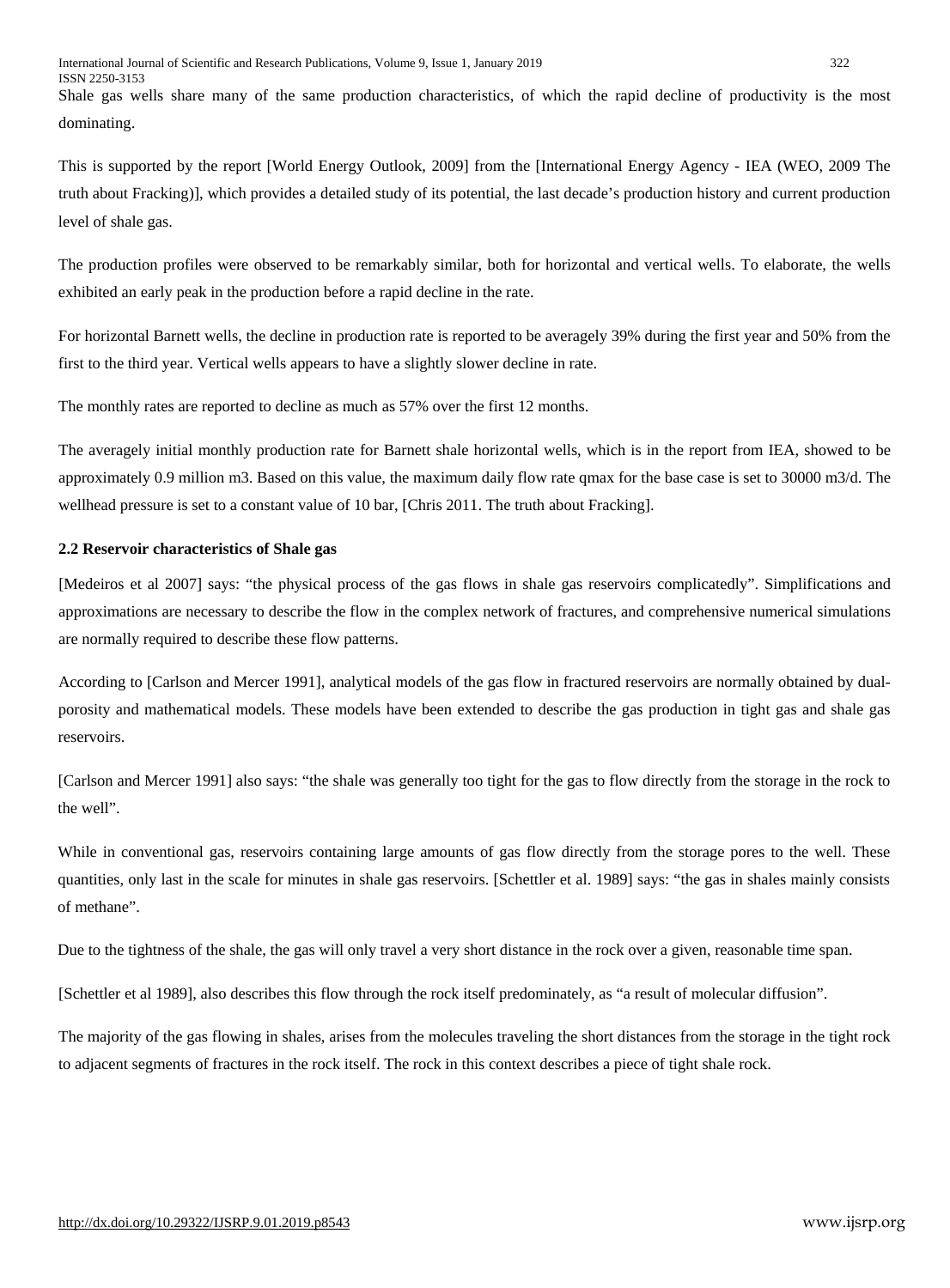

The gas then flows from these small segments of fractures to larger networks of fractures in the shale.

**Figure 1.** Reservoir forming characteristics of unconventional natural gas resources [Nuno Ferreira, 2016].

The key characteristic of shale gas reservoirs are their low permeability.

Permeability is a measure of a materials' ability to transmit fluids, in this context, the shales ability to transmit the gas. For shale gas reservoirs, the effective permeability may often be between the ranges of 10−3 mD and 10−6 mD. [Cipolla, 2009], emphasizes the difficulties and challenges of recovering gas from shales, compared to conventional viscous reservoirs. Many factors impact the gas production from shale gas reservoirs, where the most prominent is the number and the structural complexity of fracture network.

The effective conductivity of fractures and the actual permeability of the shale rock are also crucial for the productivity.

| assumptions<br>of<br>Further<br>reservoir models | The flow is single phase.                                                                                          |
|--------------------------------------------------|--------------------------------------------------------------------------------------------------------------------|
|                                                  | The geometry of the reservoir is cylindrical.                                                                      |
|                                                  | The geometry of the reservoir is cylindrical.                                                                      |
|                                                  | The entire thickness of the reservoir is perforated by a well in the center of the<br>cylindrical reservoir model. |

Table 1. Presuppositions of reservoir models, [Nuno Ferreira, 2017].

#### **2.3 Pore structure characterization of shale gas**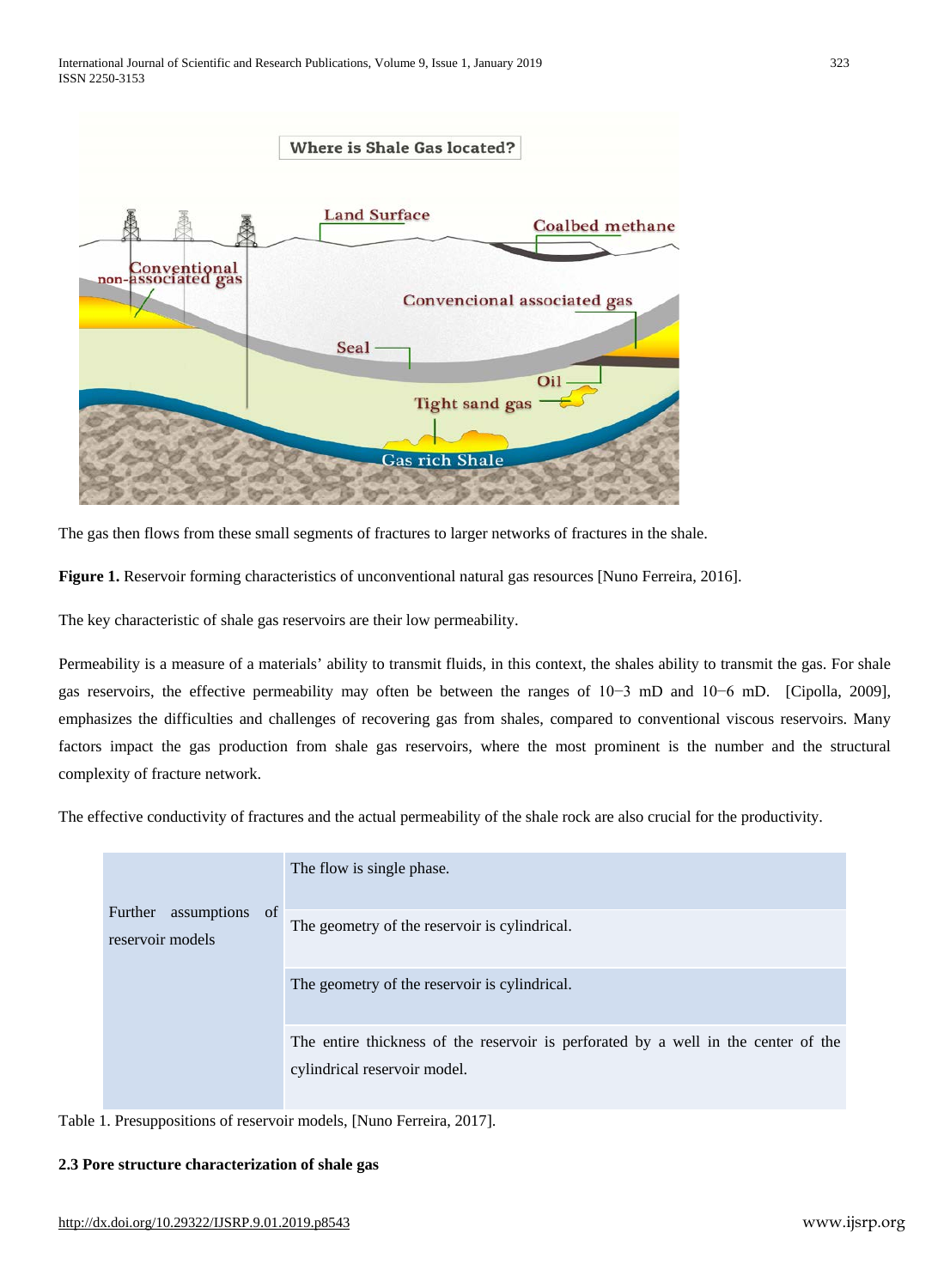The matrix pore structure of shale gas and tight gas reservoirs play an important role in hydrocarbon storage and transport, which is too difficult to characterize accurately because of a predominant portion of nano-pores associated with clays and organic matter. Characterization of nano-pore structure, has great importance for the percolation mechanism and reservoir evaluation



study of shale gas.

F**igure 2.** Conventional gas wells, shale gas well and the process of hydraulic fracturing [Nuno Ferreira, 2016].

There are two different gas reservoirs, they are: conventional and unconventional gas reservoirs. For conventional reservoirs, the Mercury Intrusion Technique is commonly used for pore structure analysis.

Meanwhile, unconventional gas reservoirs, with a much higher pressure, could be required for mercury to be injected into the nano-pores, and the High-Pressure Mercury Intrusion Technique is adopted mainly for the analysis of macro-pores (>50 nm), avoiding distortion of pore structures under high pressure.

Pore size distribution, in contrast to conventional reservoirs, gas shales have very low porosity and low permeability, shale matrix possesses ruleless pore structure and a wide pore size distribution with a significant pore volume in the nano-pore range.

Many petrophysical properties of the unconventional tight gas formations are significantly different from those of conventional reservoirs. Such formations in particular have nano-scale pores and channels, a unique pore structure, the unusual wet-ability, transport, and storage properties. These differences produce the fluid flow mechanisms which are different from those in conventional gas plays, especially when the size of the pore throats differs from the size of the saturating fluid molecules by only slightly more than one order of magnitude. Despite the practical importance of this topic, very little is known about it.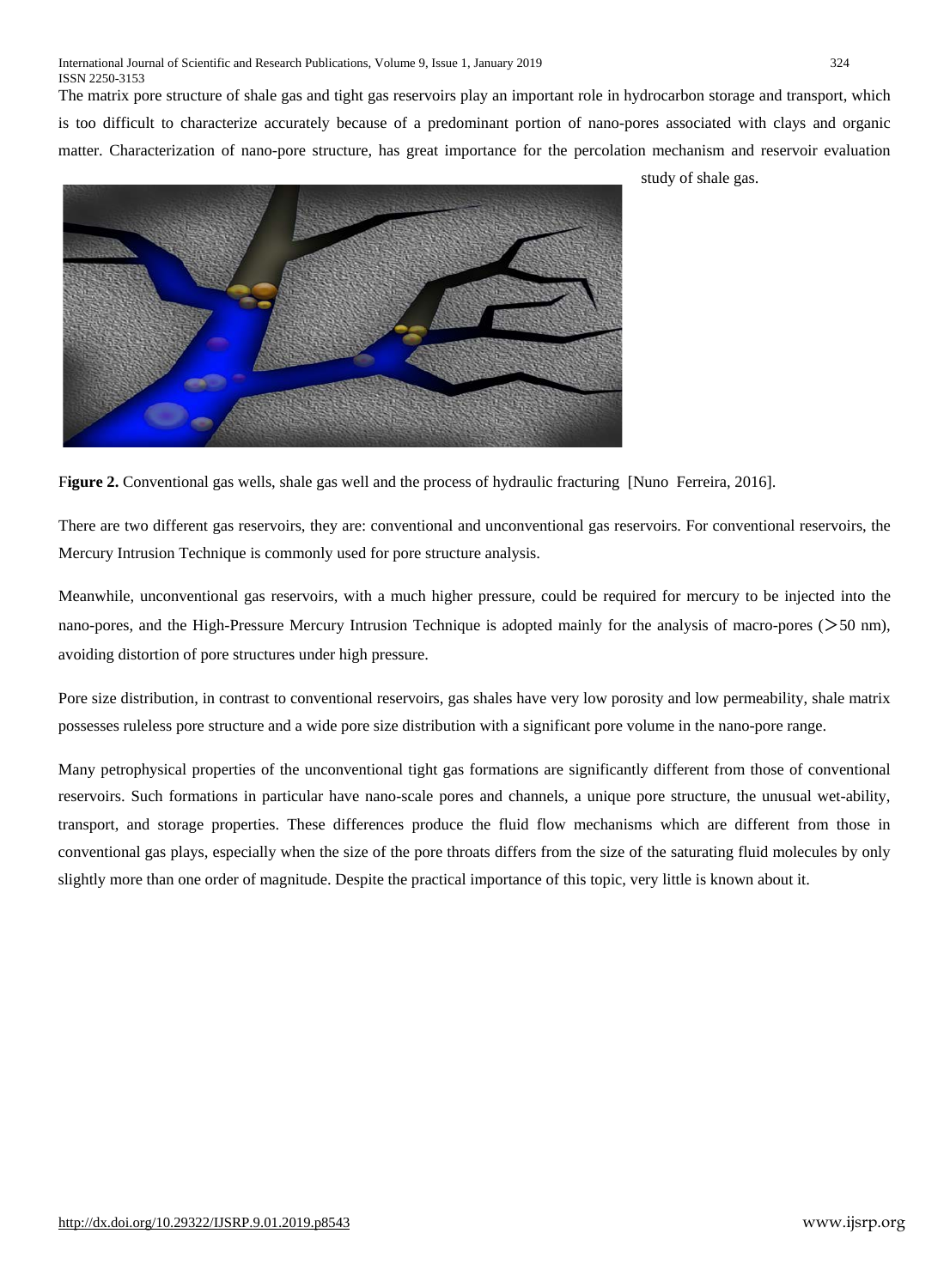International Journal of Scientific and Research Publications, Volume 9, Issue 1, January 2019 325 ISSN 2250-3153



**Figure 3**. Illustration of shale gas extraction, [Nuno Ferreira, 2016].

## **3. Drilling and Completion**

Drilling is mostly classified in two different terms i.e Directional and Horizontal.

#### **3.1 Directional Drilling**

Directional drilling or slant drilling is the practice of drilling non-vertical [wells.](https://en.wikipedia.org/wiki/Oil_well)

It can be broken down into four main groups: oil [field](https://en.wikipedia.org/wiki/Oilfield) directional drilling, utility installation directional drilling, [directional](https://en.wikipedia.org/wiki/Directional_boring) boring, and surface in seam, which horizontally intersects a vertical well target to extract [coal](https://en.wikipedia.org/wiki/Coal_bed_methane) bed [methane.](https://en.wikipedia.org/wiki/Coal_bed_methane)

When directional drilling is combined with hydraulic [fracturing](http://geology.com/articles/hydraulic-fracturing/) some rock units which were unproductive when drilled vertically can become fantastic producers of oil or natural gas.

Wells are drilled directionally for several purposes:

- A. Increasing the exposed section length through the reservoir by drilling through the reservoir at an angle.
- B. Drilling into the reservoir where vertical access is either difficult or not possible. For instance an oilfield under a town, under a lake, or underneath a difficult-to-drill formation.
- C. Allowing more [wellheads](https://en.wikipedia.org/wiki/Wellhead) to be grouped together on one surface location allows fewer rig moves, less surface area disturbance makes it easier and cheaper to complete and produce the wells. For instance, on an oil [platform](https://en.wikipedia.org/wiki/Oil_platform) or jacket offshore, 40 or more wells can be grouped together. The wells will fan out from the platform into the reservoir below.
- D. This concept is being applied to land wells, allowing multiple subsurface locations to be reached from one pad, reducing costs.
- E. Drilling along the underside of a reservoir-constraining fault, allows multiple productive sands to be completed at the highest strati-graphic points.
- F. Drilling a ["relief](https://en.wikipedia.org/wiki/Relief_well) well" to relieve the pressure of a well producing without restraint. In this scenario, another well could be drilled starting at a safe distance away from the blowout, but intersecting the troubled well-bore. Then, heavy fluid is pumped into the relief well-bore to suppress the high pressure in the original well-bore causing the blowout.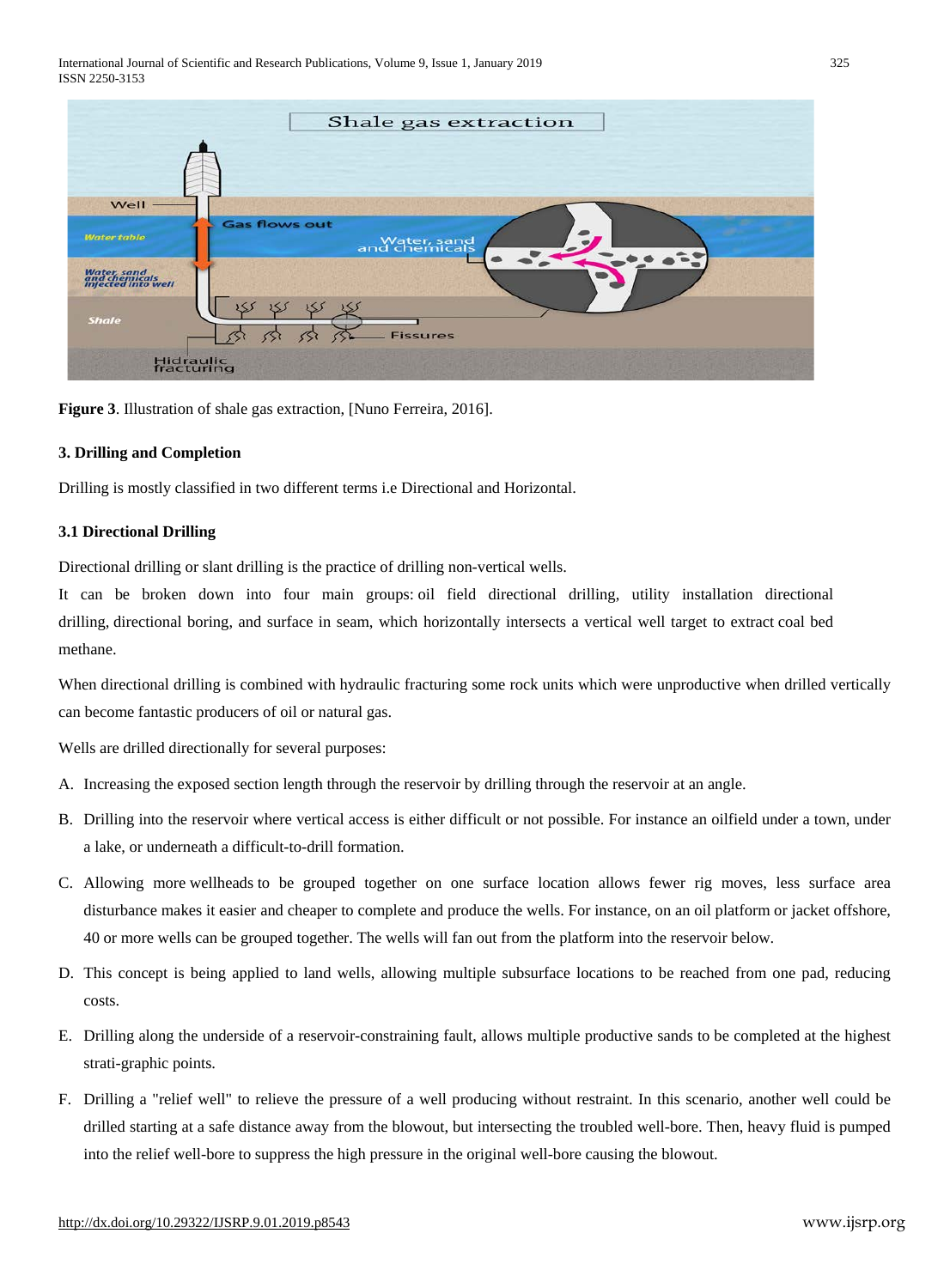#### **3.2 Horizontal Drilling**

Horizontal oil and gas well drilling has become one of the most valuable technologies ever introduced in the business. Unlike a directional well that is drilled to position a reservoir entry point, a horizontal well is commonly defined as any well in which the lower part of the well bore parallels the oil zone. The angle of inclination used to drill the well does not have to reach 90° for the well to be considered a horizontal well. Applications for horizontal wells include the exploitation of thin oil-rim reservoirs, avoidance of draw-down-related problems such as water/gas coning and the extension of wells by means of multiple drain holes.



**Figure 4.** Horizontal drilling being performed, [Nuno Ferreira, 2016].

Horizontal wells have become a preferred method of recovering oil and gas from reservoirs in which these fluids occupy strata that are horizontal or nearly, because they offer greater contact area with the productive layer than vertical wells.

While the cost factor for a horizontal well may be as much as two or three times that of a vertical well, the production factor can be enhanced as much as 15 or 20 times, making it very attractive.

To give an idea of the effectiveness of horizontal drilling, using horizontal drilling can lead to an increase in reserves in place by 2% of the original oil in place.

The production ratio for horizontal wells versus vertical wells is 3.2 to 1, while the cost ratio of horizontal versus vertical wells is only 2 to 1.

Nowadays there are 3 main types of horizontal wells: Short Radium, Medium Radius and Long Radius.

Horizontal oil drilling can be used in many situations where conventional drilling is either impossible or cost prohibitive. This is by no means an exhaustive list, but it should get explorers thinking about the possibilities of horizontal directional drilling.

As horizontal well drilling can be used in these scenarios:

- 1. Under buildings, roads and other surface obstructions.
- 2. Under active sites where surface operations precluded drilling equipment.
- 3. To efficiently extract soil vapor.
- 4. To identify the causes of decreased well performance.
- 5. To place leak detection sensors beneath solid or hazardous waste landfills.
- 6. To install gas collection systems at landfills or similar waste dump.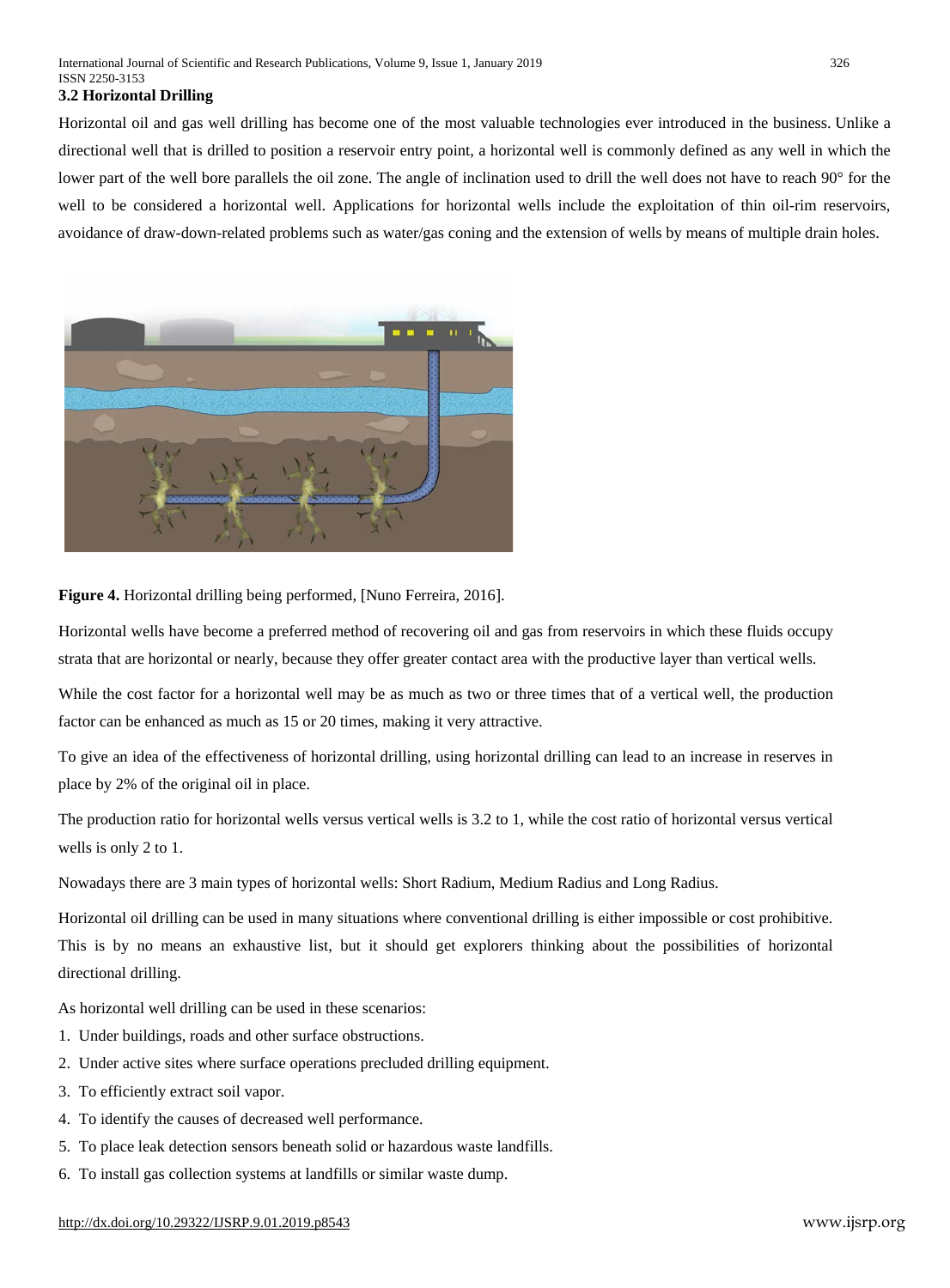International Journal of Scientific and Research Publications, Volume 9, Issue 1, January 2019 327 ISSN 2250-3153

- 7. To stabilizing hillsides for mine waste dumps or other unstable granular soil masses.
- 8. To install groundwater collection galleries in shallow aquifers for private or public water supply.
- 9. To convey fluids between vertical wells and treatment facilities.

#### **3.3 Drilling Methodology**

Most horizontal wells begin at the surface as a vertical well. Drilling progresses until the drill bit is a few hundred feet above the target rock unit.

At that point the pipe is pulled from the well and a hydraulic motor is attached between the drill bit and the drill pipe. The hydraulic motor is powered by a flow of drilling mud down the drill pipe. It can rotate the drill bit without rotating the entire length of drill pipe between the bit and the surface.

This allows the bit to drill a path that deviates from the orientation of the drill pipe. After the motor is installed, the bit and pipe are lowered back down the well and the bit drills a path that steers the well bore from vertical to horizontal over a distance of a few hundred feet.

Once the well has been steered to the proper angle, straight-ahead drilling resumes and the well follows the target rock unit. Keeping the well in a thin rock unit, requires careful navigation. Down-hole instruments are used to determine the azimuth and orientation of the drilling. These methods can multiply the yield of natural gas or oil from a well. Many profitable wells would be failures without these methods.

#### **3.4 Disadvantages of Horizontal Drilling**

Until the arrival of modern down-hole motors and better tools to measure inclination and azimuth of the hole, directional drilling and horizontal drilling was much slower than vertical drilling, due to the need to stop regularly and take time-consuming surveys, and due to slower progress in drilling itself.

These disadvantages have shrunk over time, as down-hole motors became more efficient and semi-continuous surveying became possible.

What remains, is a difference in operating costs: for wells with an inclination of less than 40 degrees, tools to carry out adjustments or repair work can be lowered by gravity on a cable into the hole. For higher inclinations, more expensive equipment has to be mobilized to push tools down the hole. Another disadvantage of wells with a high inclination was that, prevention of sand influx into the well was less reliable and needed higher effort.

Again, this disadvantage has diminished such that, provided sand control is adequately planned, it is possible to carry it out reliably. Therefore, directional drilling can be used to reach targets that cannot be drilled with a vertical well.

#### **4. Operation Process and Methods**

#### **4.1 Operation Process**

The operation process, involves the high-pressure injection of hydraulic fracturing fluid such as primary water, containing sand or other [proppants](https://en.wikipedia.org/wiki/Hydraulic_fracturing_proppants) suspended with the aid of [thickening](https://en.wikipedia.org/wiki/Thickening_agent) agents into a [wellbore](https://en.wikipedia.org/wiki/Wellbore) to create cracks in the deep-rock formations through which [natural](https://en.wikipedia.org/wiki/Natural_gas) gas, [petroleum](https://en.wikipedia.org/wiki/Petroleum) and [brine](https://en.wikipedia.org/wiki/Brine) will flow more freely. When the [hydraulic](https://en.wikipedia.org/wiki/Hydraulic_pressure) pressure is removed from the well, small grains of hydraulic fracturing [proppants](https://en.wikipedia.org/wiki/Hydraulic_fracturing_proppants) either sand or [aluminum](https://en.wikipedia.org/wiki/Aluminium_oxide) oxide hold the fractures open. This operation increases in [seismic](https://en.wikipedia.org/wiki/Seismic_activity) [activity](https://en.wikipedia.org/wiki/Seismic_activity) following hydraulic fracturing along dormant or previously active, unknown [faults](https://en.wikipedia.org/wiki/Fault_(geology)) are sometimes caused by the deep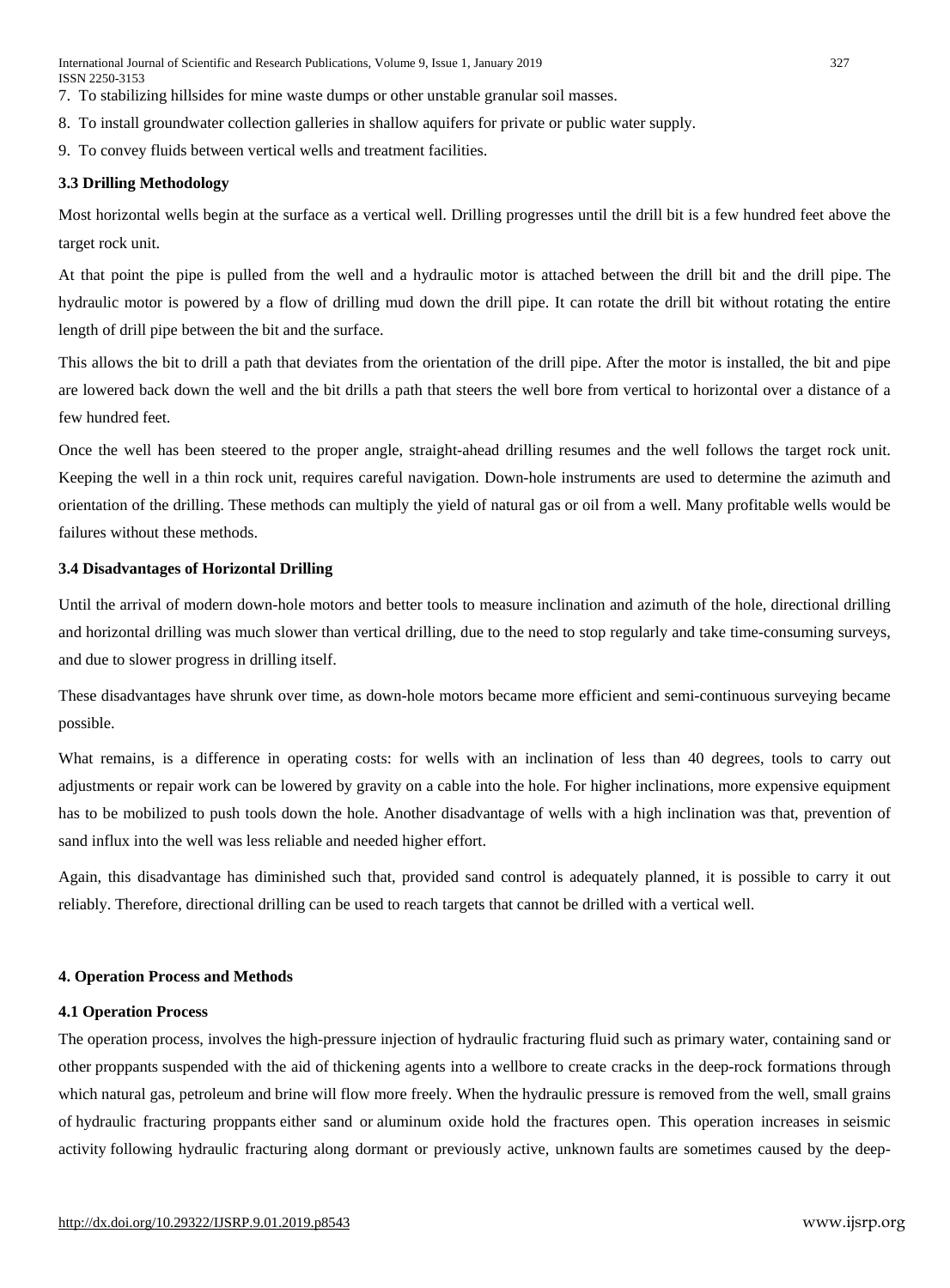injection disposal of hydraulic fracturing flow-back and produced formation brine. Fracturing rocks at great depth frequently becomes suppressed by [pressure,](https://en.wikipedia.org/wiki/Pressure) due to the weight of the overlying rock strata and the cementation of the formation.

This suppression process is particularly significant in fractures which require the walls of the fracture to move against this pressure. Fracturing occurs when [effective](https://en.wikipedia.org/wiki/Effective_stress) stress is overcome by the pressure of fluids within the rock. The minimum [principal](https://en.wikipedia.org/wiki/Principal_stress) [stress](https://en.wikipedia.org/wiki/Principal_stress) becomes tensile and exceeds the tensile [strength](https://en.wikipedia.org/wiki/Tensile_strength) of the material. Fractures formed in this way are generally oriented in a plane perpendicular to the minimum principal stress, and for this reason, hydraulic fractures in well bores can be used to determine the orientation of stresses.

- Developing the Well
- Completion and Simulation
- Operation and Production



**Graphic 1.** Brief summarization of the Operation process, [Nuno Ferreira, 2017].

# **4.2 Operation Methods**

A hydraulic fracture is formed by pumping [fracturing](https://en.wikipedia.org/wiki/Fracturing_fluid) fluid into a well-bore at a rate sufficient to increase pressure at the target depth, to exceed that of the fracture gradient of the rock.

The fracture gradient is defined as pressure increase per unit of depth relative to density and is usually measured in pounds per square inch, per square foot or bars.

The rock cracks, and the fracture fluid permeates the rock extending the crack further and further, and so on.

Operators typically try to maintain its decline following treatment, by introducing a [proppant](https://en.wikipedia.org/wiki/Proppant) into the injected fluid.

Materials such as grains of sand, ceramic, or other particulate, thus preventing the fractures from closing when injection is stopped and the pressure is removed. The propped fracture is permeable enough to allow the flow of gas, oil, salt water and hydraulic fracturing fluids to the well.

During the process, fracturing fluid leak-off (loss of fracturing fluid from the fracture channel into the surrounding permeable rock) occurs.

If not controlled, it can exceed 70% of the injected volume. This may result in a formation matrix damage, adverse formation fluid interaction and altered fracture geometry, thereby decreasing efficiency.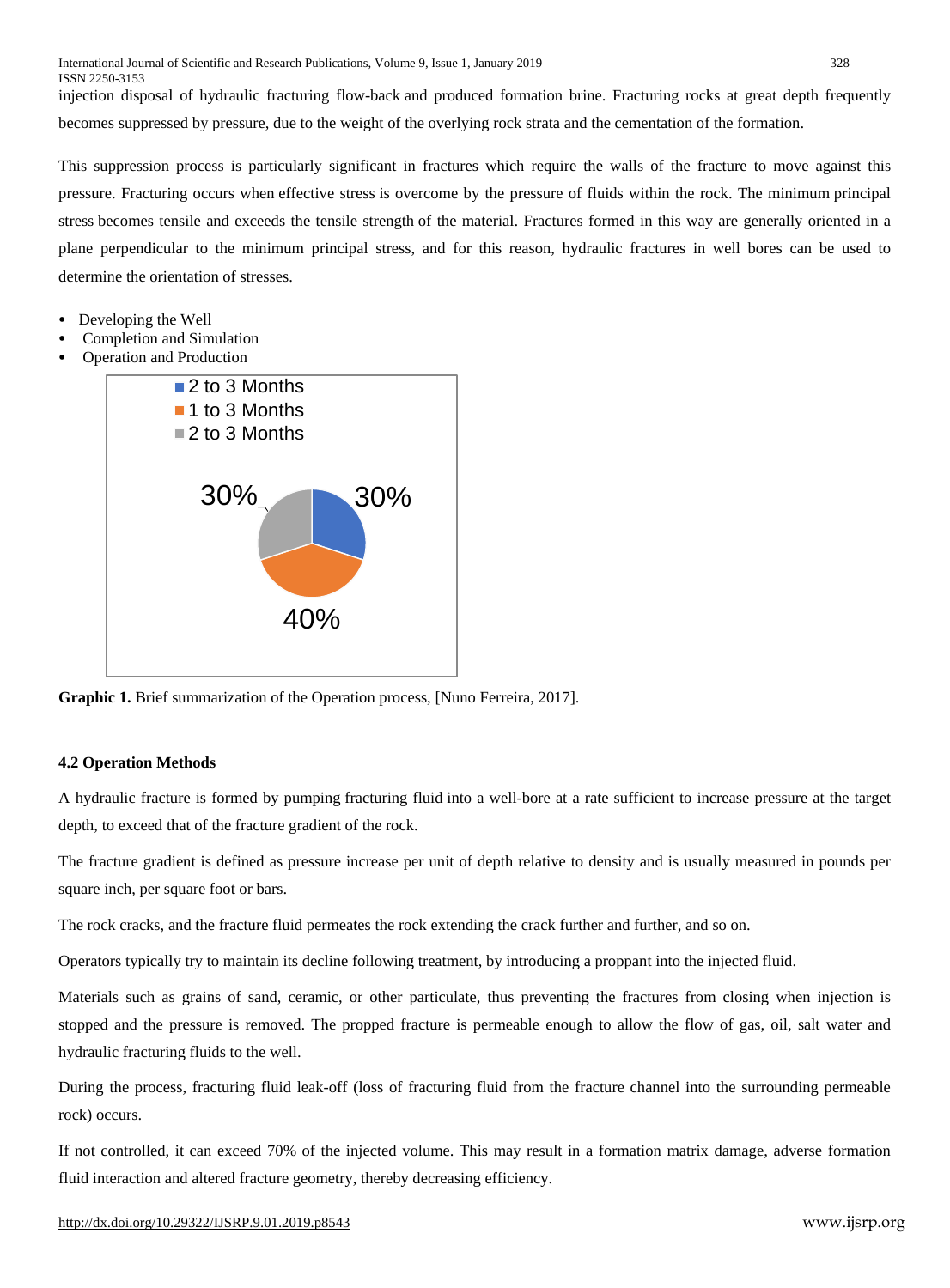The location of one or more fractures along the length of the borehole is strictly controlled by various methods that create or seal



holes in the side of the well-bore.

Hydraulic fracturing is performed in [cased](https://en.wikipedia.org/wiki/Casing_(borehole)) well-bores and the zones to be fractured are accessed by [perforating](https://en.wikipedia.org/wiki/Perforation_(oil_well)) the casing at those locations.

F**igure 5.** Hydraulic Fracturing being processed horizontally, [Nuno Ferreira, 2016].

## **4.3 Principals of Shale gas fractures**

There are different principals of shale gas fractures that must be followed, not just for the economy of the country but also to prevent a negative impact on the environment.

Principals are meant to be acknowledge before exploring shale gas in an area of hydraulic fracture procedures.

Not acknowledging the principals of shale gas fractures and production may result in lives being put in danger, a negative environmental impact and other non-environmentally and economically profitable impacts.

Therefore, it is extremely important to know all the major principles before beginning the exploration of a certain area for shale gas extraction.

Principals:

- 1. Plan ahead of developments and evaluate possible cumulative effects before granting license;
- 2. Carefully assess environmental impacts and risks;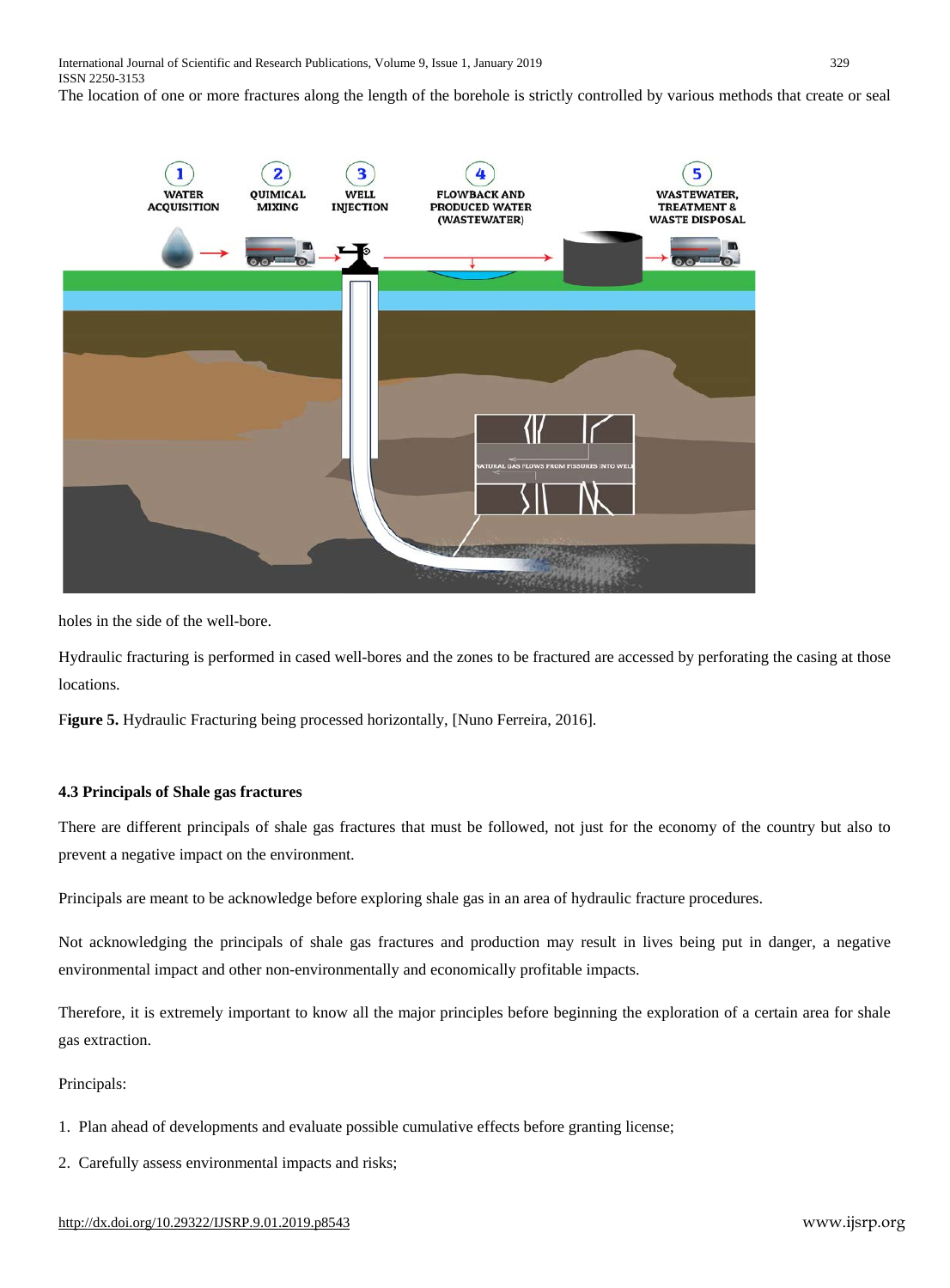- 3. Ensure that the integrity of the well is up to best practice standards;
- 4. Check the quality of the local water, air, soil before operations start, in order to monitor any changes and deal with emerging risks;
- 5. Control air emissions, including greenhouse gas emissions, by capturing the gases;
- 6. Inform the public about chemicals used in individual wells;
- 7. Ensure that operators apply best practices throughout the project.

# **4.4 Equipment used in Shale Gas Extraction and Production**

The machine mostly used to perform deep drilling is called a Drilling rig. It is able to [create](https://en.wikipedia.org/wiki/Drilling) holes in the earth as well as in the sub-surface.

Drilling rigs are massive structures used to drill water wells, oil wells or natural gas extraction wells and are also small enough to be moved manually by one person and are called [augers.](https://en.wikipedia.org/wiki/Auger_(drill))

These Drilling rigs can sample sub-surface mineral deposits, test rock, soil and groundwater physical properties and can also be used to install sub-surface fabrications, such as underground utilities, instrumentation, tunnels or wells.

Drilling rigs can be mobile equipment mounted on trucks, tracks or trailers, or more permanent land or marine-based structures.

The term "rig" therefore, generally refers to the complex of equipment that is used to penetrate the surface of the earth's [crust.](https://en.wikipedia.org/wiki/Continental_crust) Using these drilling rigs, can easily reach the depth hole needed by the operator and its convenient to be used as it can also be moved manually.

There are many types and designs of drilling rigs with many drilling rigs capable of switching or combining different drilling technologies as needed.

# **5. Opportunities and Challenges**

| • Strong market demand                                                                                | • The lack of top-level design;                                              |
|-------------------------------------------------------------------------------------------------------|------------------------------------------------------------------------------|
| • The resources potential is big and can adopt the resources;                                         | • Exploration and development model to guide the need to be<br>strengthened; |
| • All aspects of high attention, social capital investment<br>enthusiasm is very high;                | • Geological foundation work is weak                                         |
| • Shale gas exploration rights market has been liberalized;                                           | • The core technology behind;                                                |
| • Foreign technology can be used for reference, there are<br>technical accumulation in the countries; | • Support the early development of preferential policies;                    |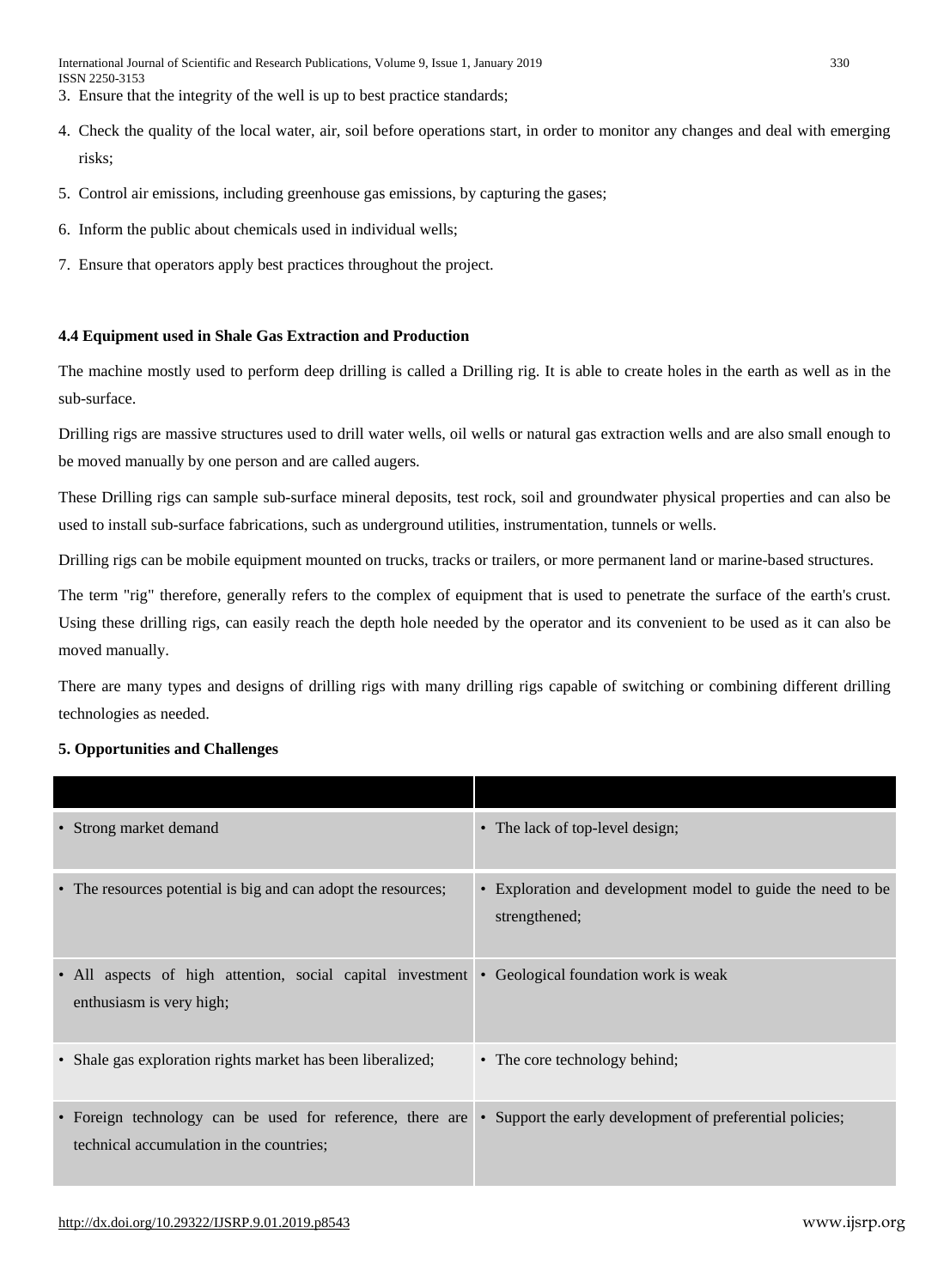| • Equipment localization and low labor costs;          | • Infrastructure construction is lagging behind; |
|--------------------------------------------------------|--------------------------------------------------|
| • Technology and engineering services market is huge;  | • Environmental protection pressure              |
| • More investment opportunities and financial markets. |                                                  |

**Table 2.** Opportunities and Challenges faced during the process of exploration and production of Shale Gas, [Nuno Ferreira, 2017].

# **5.1 Summary of the whole process**

| <b>PERIOD</b>       | <b>ACTIVITY</b>               | <b>METHODS</b>                                          | <b>EXPECTATION-</b><br><b>RESULTS</b>   |
|---------------------|-------------------------------|---------------------------------------------------------|-----------------------------------------|
| Two to three months | Developing the well           | Drilling rigs                                           |                                         |
| One to three months | Completion and<br>Stimulation | <b>Fracturing Equipment</b>                             |                                         |
| Two to three months | Operation                     | Hydraulic fractures<br>producing oil and natural<br>gas | 20 to 40 or more years of<br>production |

**Table 3.** Overview of the period and expected results of the exploration process, [Nuno Ferreira, 2017].

# **5.2 Conclusion**

This research concludes that, shale gas exploration through hydraulic fractures is a great technological innovation that results in abundance of oil and natural gas.

It shows the development of the study of hydraulic fractures for shale gas production applied to shale gas wells. As the time passes, more countries are starting to extract and produce shale gas through hydraulic fractures. It is a risky exploration because during the extraction process, chemical substances are introduced into the drilling pipes to break the rocks underground, therefore once the production begins, the chemical substances must be removed out from underground so that the gas may flow out the rocks. By the time the substances are being removed, it passes through the potable water and, somehow, the chemical substances might contaminate the drinking water.

The shale gas resources are becoming an important energy source for meeting rising energy demand within the near future. The development of horizontal drilling and hydraulic fracturing is crucial for the economic production of shale gas reservoirs. It must be performed with caution and with a multidisciplinary approach.

Hydraulic fractures for shale gas production are an extraordinary field of study with many different ways and methods to extract and produce shale gas. The results obtained indicates that the entire process of developing a well, typically takes between two to three months: a few weeks to prepare the sides, four to six weeks to drill the well and then between one to three months for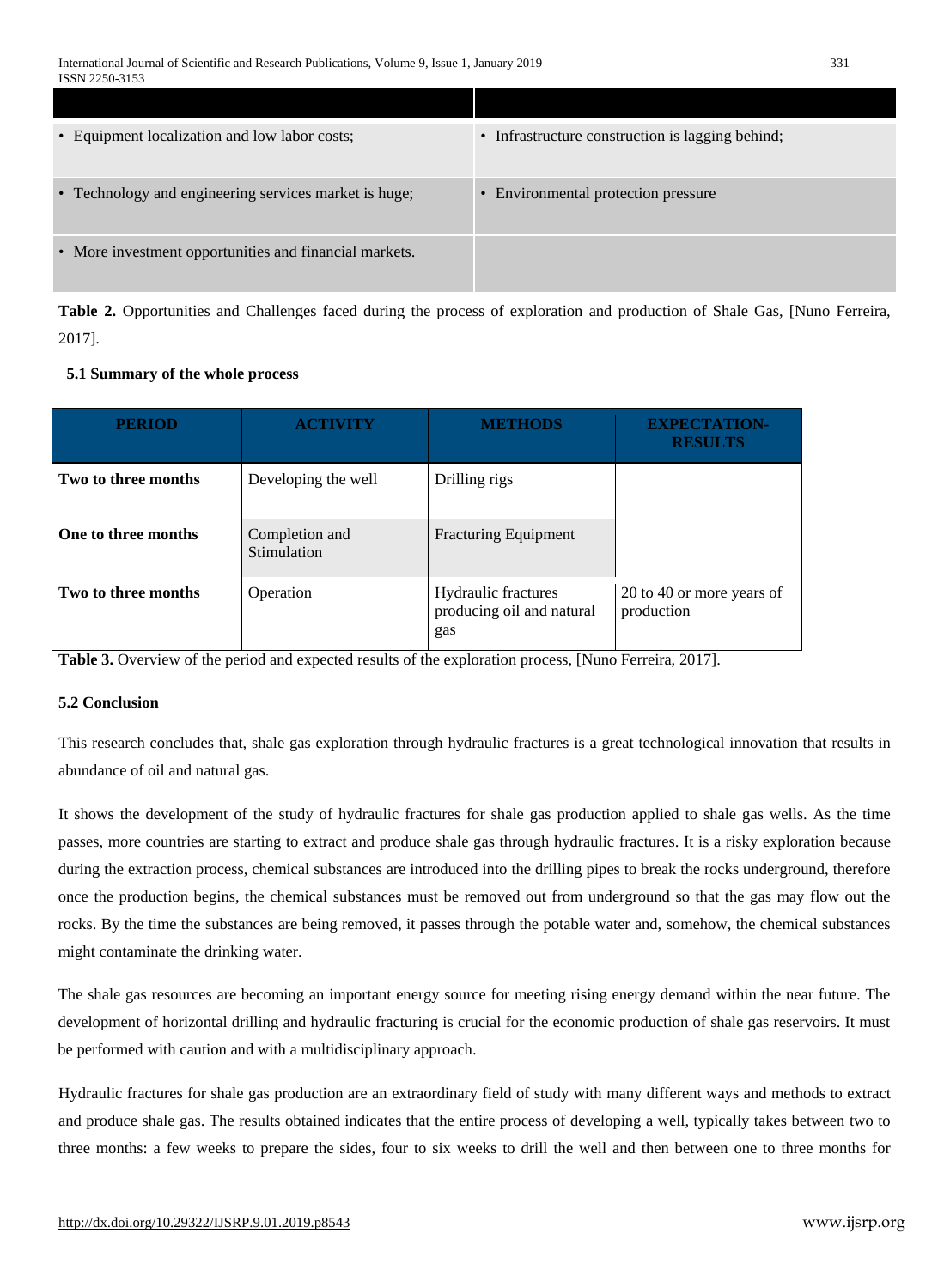completion activities which includes one to seven days of stimulation. These two to three months of investment may result in a well that will produce oil, or natural gas for 20 to 40 years or more.

#### **References**

- [1] Gandossi, Luca; Von Estorff, Ulrik: overview of hydraulic fracturing and other formation stimulation [technologies](https://ec.europa.eu/jrc/en/publication/eur-scientific-and-technical-research-reports/overview-hydraulic-fracturing-and-other-formation-stimulation-technologies-shale-gas-0) for shale gas [production](https://ec.europa.eu/jrc/en/publication/eur-scientific-and-technical-research-reports/overview-hydraulic-fracturing-and-other-formation-stimulation-technologies-shale-gas-0) (2015).
- [2] Zoback, M.D: Reservoir [geomechanics](https://books.google.com/books?id=Xx63OaM2JIIC&pg=PA18) (2007).
- [3] Laubach, S. E.; Reed, R. M.; Olson, J. E.; Lander, R. H.; Bonnell, L. M. [Coevolution](http://www.sciencedirect.com/science/article/pii/S0191814103001858) of crack-seal texture and fracture porosity in sedimentary rocks: [cathodoluminescence](http://www.sciencedirect.com/science/article/pii/S0191814103001858) observations of regional fractures (2004).
- [4] Montgomery, Carl T.; Smith, Michael B: Hydraulic fracturing. History of an enduring [technology](http://www.spe.org/jpt/print/archives/2010/12/10Hydraulic.pdf) (December 2010).
- [5] J. Stark, A. Settari, J. R. Jones,Analysis of Hydraulic Fracturing of High [Permeability](http://www.onepetro.org/mslib/servlet/onepetropreview?id=PETSOC-98-71) Gas Wells to Reduce Non-darcy Skin [Effects](http://www.onepetro.org/mslib/servlet/onepetropreview?id=PETSOC-98-71) (2009).
- [6] Penny, Glenn S.; Conway, Michael W.; Lee, Wellington: Control and Modeling of Fluid Leakoff During [Hydraulic](https://web.archive.org/20120713171641/http:/www.onepetro.org/mslib/servlet/onepetropreview?id=00012486) [Fracturing](https://web.archive.org/20120713171641/http:/www.onepetro.org/mslib/servlet/onepetropreview?id=00012486) (June 1985).
- [7] Dong, Linda: What goes in and out of Hydraulic [Fracturing](http://www.dangersoffracking.com/) (2015).
- [8] Bennet, Les; et al. The Source for Hydraulic Fracture [Characterization](https://www.slb.com/%7E/media/Files/resources/oilfield_review/ors05/win05/04_the_source_for_hydraulic.ashx) (2012-09-30)
- [9] Le Calvez, Joel: Real-time microseismic monitoring of hydraulic fracture treatment (2007).
- [10] Cipolla, Craig: Hydraulic Fracture [Monitoring](http://www.slb.com/resources/technical_papers/stimulation/133877.aspx) to Reservoir Simulation (2010).
- [11] Seale, Rocky: Open hole [completion](http://drillingcontractor.org/dcpi/dc-julyaug07/DC_July07_PackersPlus.pdf) systems (July–August 2007).
- [12] Mooney, Chris: The Truth About [Fracking](http://www.scientificamerican.com/article.cfm?id=the-truth-about-fracking) (2011).
- [13] Waltz, James; Decker, Tim L: benefits of Hydro-fracturing offers benefits (1981).
- [14] Williamson, WH: The use of hydraulic techniques to improve the yield of bores in fractured rocks (1982).
- [15] Kiparsky, Michael; Hein, Jayni Foley [Regulation](https://www.law.berkeley.edu/files/ccelp/Wheeler_HydraulicFracturing_April2013.pdf) of Hydraulic Fracturing (April 2013).
- [16] [Hydraulic](http://www.epa.gov/safewater/uic/pdfs/hfresearchstudyfs.pdf) fracturing research study. [EPA.](https://en.wikipedia.org/wiki/United_States_Environmental_Protection_Agency) June 2010. EPA/600/F-10/002.
- [17] Springer Berlin Heidelberg, Hydraulic Fractures (2005).
- [18] Nasreldin G, De Gennaro V, Hope S A. Modeling hydraulic fractures:, US 20120232872 A1. 2012.
- [19] Berchenko I. Propagation of natural hydraulic fractures. International Journal of Rock Mechanics & Mining Sciences, 1997, 34(34):63.e1–63.e 11.
- [20] Zhongmin Wang and Alan Krupnick, A [Retrospective](http://www.rff.org/RFF/documents/RFF-DP-13-12.pdf) Review of Shale Gas Development in the United States, Resources for the Futures, Apr. 2013.
- [21] Why Every Serious [Environmentalist](http://www.cps.org.uk/files/reports/original/131202135150-WhyEverySeriousEnvironmentalistShouldFavourFracking.pdf) Should Favour Fracking, 2013 report by Richard A. Muller and Elizabeth A. Muller of [Berkeley](https://en.wikipedia.org/wiki/Berkeley_Earth) Earth.
- [22] Howarth, Robert; Sontaro, Renee; Ingraffea, Anthony, Methane and the [greenhouse-gas](http://www.eeb.cornell.edu/howarth/Howarth%252525252525252525252525252525252520et%252525252525252525252525252525252520al%252525252525252525252525252525252520%2525252525252525252525252525252525202011.pdf) footprint of natural gas from shale [formations](http://www.eeb.cornell.edu/howarth/Howarth%252525252525252525252525252525252520et%252525252525252525252525252525252520al%252525252525252525252525252525252520%2525252525252525252525252525252525202011.pdf) (12 November 2010).
- [23] David J. C. MacKay and Timothy J. Stone, Potential [Greenhouse](https://www.gov.uk/government/uploads/system/uploads/attachment_data/file/237330/MacKay_Stone_shale_study_report_09092013.pdf) Gas Emissions Associated with Shale Gas Extraction and [Use,](https://www.gov.uk/government/uploads/system/uploads/attachment_data/file/237330/MacKay_Stone_shale_study_report_09092013.pdf) 9 Sept. 2013.
- [24] Brian Lutz, Hydraulic Fracturing versus [Mountaintop-Removal](http://www.tualumni.com/s/1174/index.aspx?sid=1174&gid=1&pgid=1317&crid=0&calpgid=13&calcid=664) Coal Mining: Comparing Environmental Impacts, University of Tulsa, 28 November 2012.
- [25] Jesse Jenkins, Friday Energy Facts: How Much Water Does Fracking for Shale [Consume?,](http://theenergycollective.com/jessejenkins/205481/friday-energy-facts-how-much-water-does-fracking-shale-gas-consume) The Energy Collective, 5 April 2013.